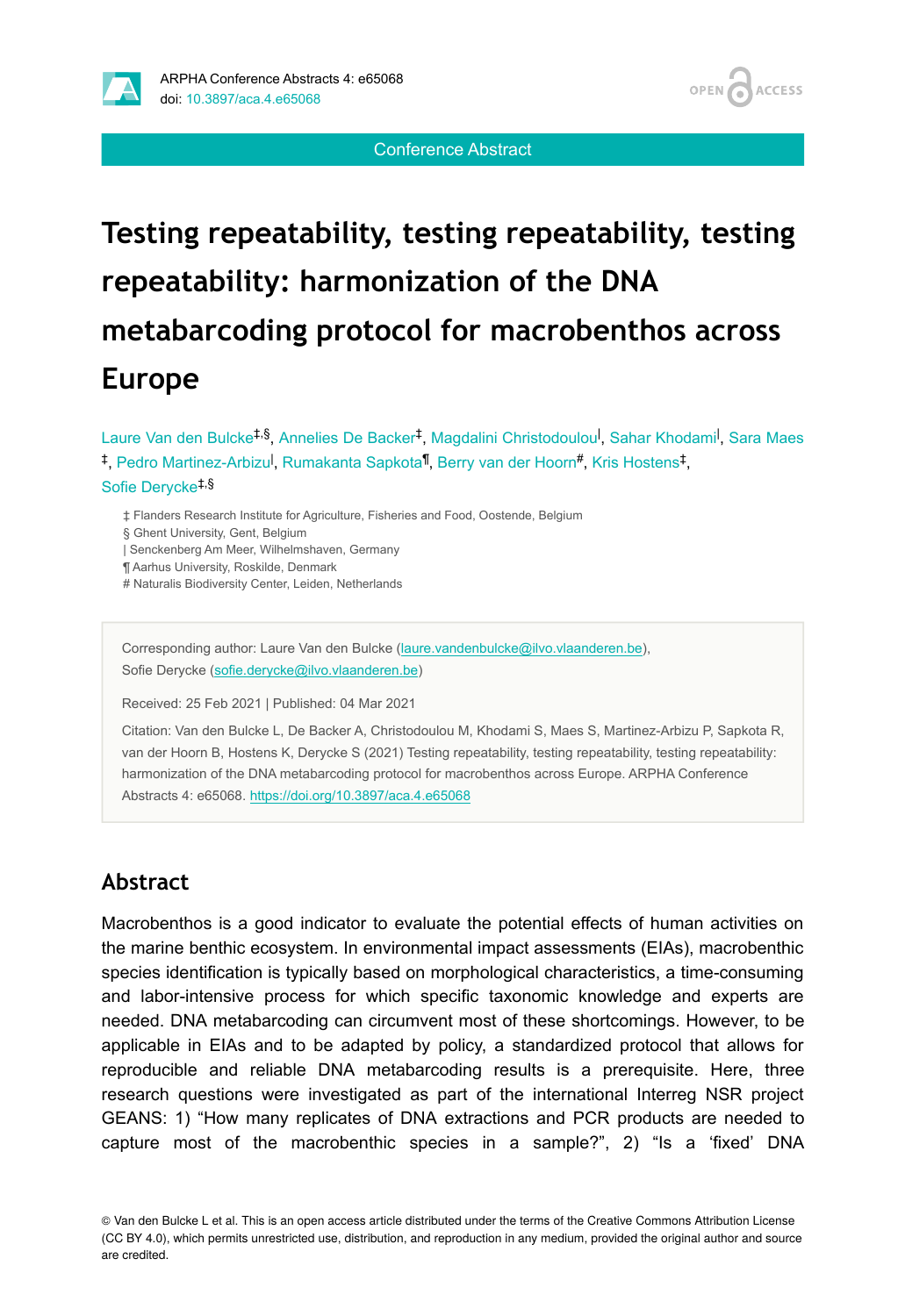metabarcoding protocol repeatable across different institutes?" and 3) "What is the impact of small changes in this DNA metabarcoding protocol on alpha diversity?". These are important steps to convince stakeholders that this efficient and quick method generates reliable and comparable results.

First, variation in macrobenthic species across technical replicates was investigated in three biological replicates from three macrobenthic communities in the Belgian Part of the North Sea (BPNS) with high, medium and low diversity. For each biological replicate, six DNA replicates were taken and one of these DNA replicates was used to assess variation between three replicates for PCR amplification. Three DNA replicates were needed in locations with a high and medium diversity to pick up at least 80% of the species diversity present in the six replicates, while four DNA replicates were needed in the location with low diversity. Variation in the detected species between PCR replicates was high, illustrating the importance of including at least three PCR replicates in the lab protocol. Second, we conducted a ring test where subsamples of 12 bulk macrobenthos samples, originating from four different macrobenthic communities in the BPNS (differing in species density and diversity), were distributed to four institutes located in Belgium, the Netherlands, Germany and Denmark. Samples were processed using the same standardized lab protocol and the resulting datasets were processed bioinformatically by one institute. The number of ASVs and the number of species reflected the morphological diversity patterns, i.e. highest values for the replicates from the highly diverse macrobenthic community, lowest numbers in the low diversity replicates and intermediate values in the samples from the medium diversity community. These patterns were identical between the four institutes, showing high repeatability for alpha diversity when using the same protocol. In total, 100 macrobenthic species were detected through DNA metabarcoding, of which 60 species were picked up by all four institutes, while 0-14 species were recorded by only one of the four institutes. Beta diversity patterns were also comparable between the four institutes, as the nMDS plot clearly showed clustering based on the macrobenthic communities, independent of the institute that conducted the work. Finally, small changes to the lab protocol (different DNA extraction kit, different high fidelity polymerases for PCR amplification, different reagents for clean-up) resulted in only minor changes in alpha diversity: similar number of species were detected as with the fixed protocol in all samples and 70% - 75% of the species were shared between the 'fixed' and adjusted protocols.

This study shows for the first time that DNA metabarcoding offers a highly repeatable assessment of alpha and beta diversity patterns, which supports the suitability of DNA metabarcoding for monitoring of marine macrobenthos. These results are highly valuable to establish a harmonized and uniform DNA metabarcoding protocol, to be used by all institutions in Europe when implemented as a new standard method in EIAs of the benthic ecosystem.

#### **Keywords**

Environmental Impact Assessment; North Sea; macrobenthos; metabarcoding; COI; standardized operational protocol; harmonization